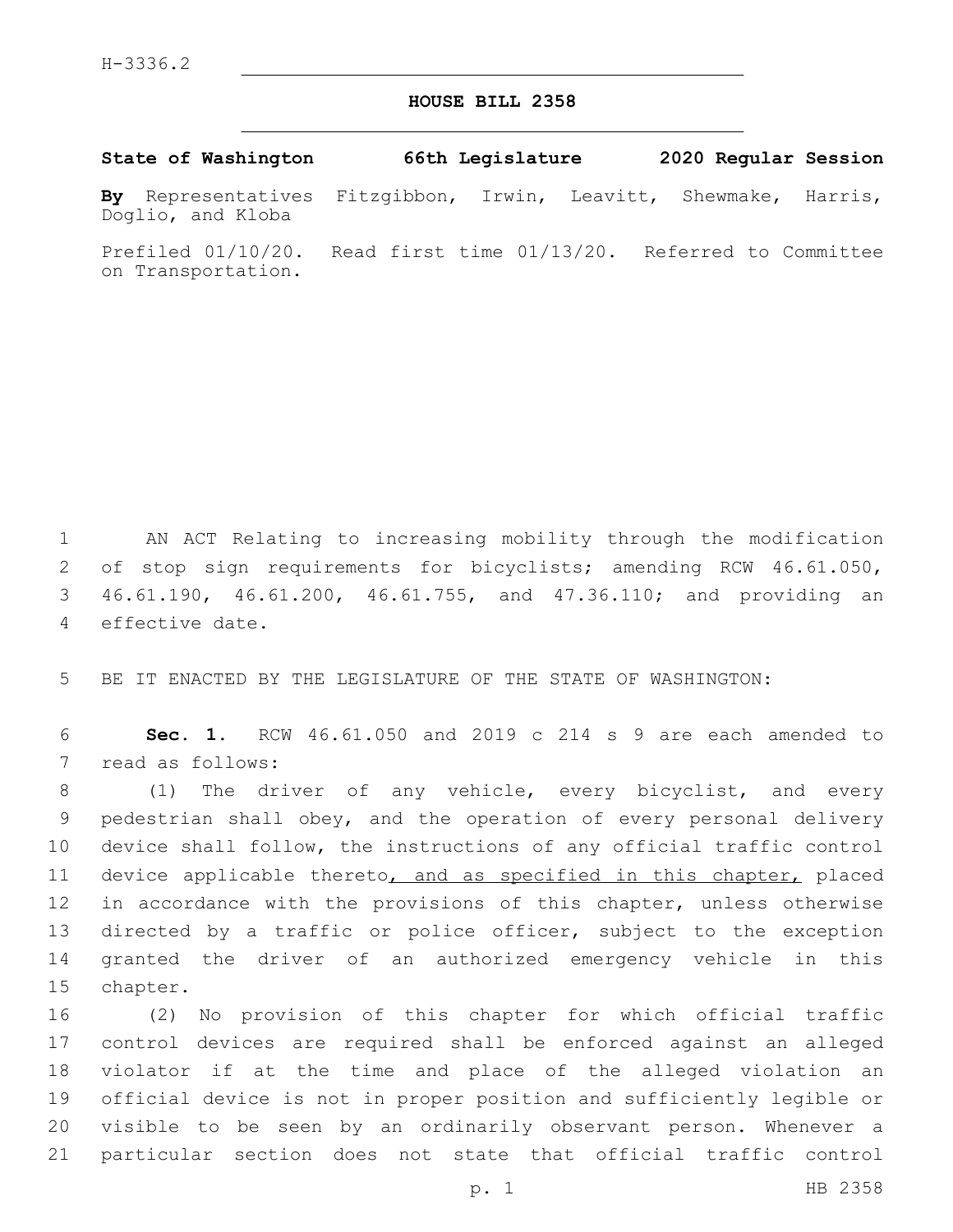devices are required, such section shall be effective even though no 2 devices are erected or in place.

 (3) Whenever official traffic control devices are placed in position approximately conforming to the requirements of this chapter, such devices shall be presumed to have been so placed by the official act or direction of lawful authority, unless the contrary 7 shall be established by competent evidence.

 (4) Any official traffic control device placed pursuant to the provisions of this chapter and purporting to conform to the lawful requirements pertaining to such devices shall be presumed to comply with the requirements of this chapter, unless the contrary shall be 12 established by competent evidence.

 **Sec. 2.** RCW 46.61.190 and 2019 c 403 s 7 are each amended to read as follows:14

 (1) Preferential right-of-way may be indicated by stop signs or 16 yield signs as authorized in RCW 47.36.110.

 (2)(a) Except when directed to proceed by a duly authorized flagger, or a police officer, or a firefighter vested by law with authority to direct, control, or regulate traffic, every driver of a vehicle approaching a stop sign shall stop except as provided in (b) of this subsection at a clearly marked stop line, but if none, before entering a marked crosswalk on the near side of the intersection or, if none, then at the point nearest the intersecting roadway where the driver has a view of approaching traffic on the intersecting roadway before entering the roadway, and after having stopped shall yield the right-of-way to any vehicle in the intersection or approaching on another roadway so closely as to constitute an immediate hazard during the time when such driver is moving across or within the 29 intersection or junction of roadways.

 (b)(i) With the exception of (b)(ii) of this subsection, every bicyclist approaching a stop sign shall either:

 (A) Follow the requirements for approaching a stop sign as specified in (a) of this subsection; or

 (B) Follow the requirements for approaching a yield sign as specified in subsection (3) of this section.

 (ii) Every bicyclist approaching a stop sign located at a highway grade crossing of a railroad must follow the requirements of RCW 46.61.345.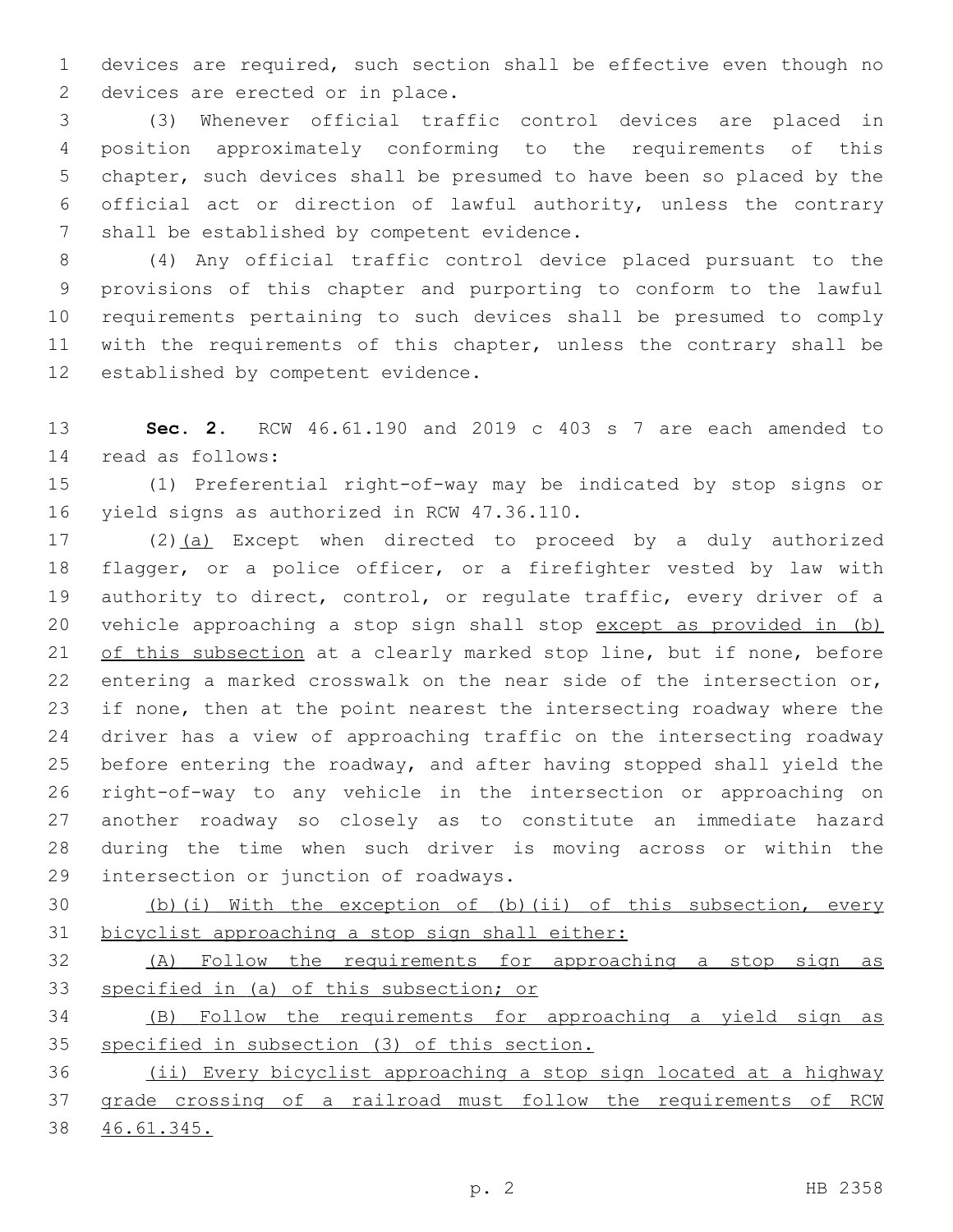(3) The driver of a vehicle approaching a yield sign shall in obedience to such sign slow down to a speed reasonable for the existing conditions and if required for safety to stop, shall stop at a clearly marked stop line, but if none, before entering a marked crosswalk on the near side of the intersection or if none, then at the point nearest the intersecting roadway where the driver has a view of approaching traffic on the intersecting roadway before entering the roadway, and then after slowing or stopping, the driver shall yield the right-of-way to any vehicle in the intersection or approaching on another roadway so closely as to constitute an immediate hazard during the time such driver is moving across or within the intersection or junction of roadways: PROVIDED, That if such a driver is involved in a collision with a vehicle in the intersection or junction of roadways, after driving past a yield sign without stopping, such collision shall be deemed prima facie evidence 16 of the driver's failure to yield right-of-way.

 (4)(a) When right-of-way has not been yielded in accordance with this section to a vehicle that is a vulnerable user of a public way, a driver of a motor vehicle found to be in violation of this section must be assessed an additional fine equal to the base penalty assessed under RCW 46.63.110(3). This fine may not be waived, reduced, or suspended, unless the court finds the offender to be indigent, and is not subject to the additional fees and assessments that the base penalty for this violation is subject to under RCW 25 2.68.040, 3.62.090, and 46.63.110.

 (b) For the purposes of this section, "vulnerable user of a public way" has the same meaning as provided in RCW 46.61.526(11)(c).

 (5) The additional fine imposed under subsection (4) of this section must be deposited into the vulnerable roadway user education 30 account created in RCW 46.61.145.

 **Sec. 3.** RCW 46.61.200 and 1984 c 7 s 67 are each amended to read as follows:32

 In addition to the points of intersection of any public highway with any arterial public highway that is constituted by law or by any proper authorities of this state or any city or town of this state, the state department of transportation with respect to state highways, and the proper authorities with respect to any other public highways, have the power to determine and designate any particular intersection, or any particular highways, roads, or streets or

p. 3 HB 2358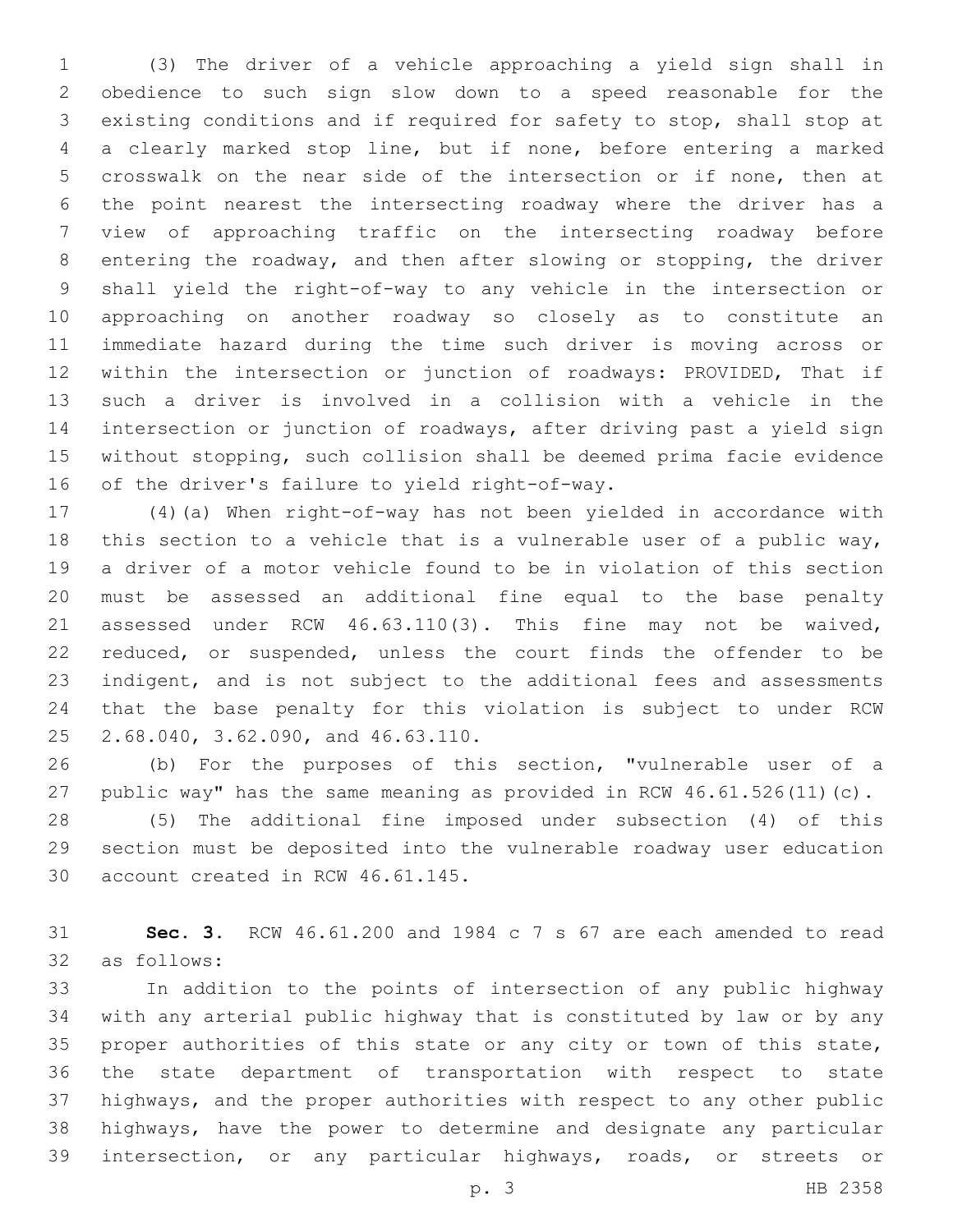portions thereof, at any intersection with which vehicles shall be required to stop before entering such intersection. Upon the determination and designation of such points at which vehicles will be required to come to a stop before entering the intersection, except as provided in RCW 46.61.190, the proper authorities so determining and designating shall cause to be posted and maintained proper signs of the standard design adopted by the state department of transportation indicating that the intersection has been so determined and designated and that vehicles entering it are required 10 to stop, except as provided in RCW 46.61.190. It is unlawful for any person operating any vehicle when entering any intersection determined, designated, and bearing the required sign to fail and neglect to bring the vehicle to a complete stop before entering the 14 intersection, except as provided in RCW 46.61.190.

 **Sec. 4.** RCW 46.61.755 and 2000 c 85 s 3 are each amended to read as follows:16

 (1) Every person riding a bicycle upon a roadway shall be granted all of the rights and shall be subject to all of the duties applicable to the driver of a vehicle by this chapter, except as to 20 special regulations in RCW 46.61.750 through 46.61.780, except as 21 provided in RCW 46.61.190, and except as to those provisions of this chapter which by their nature can have no application.

 (2) Every person riding a bicycle upon a sidewalk or crosswalk must be granted all of the rights and is subject to all of the duties 25 applicable to a pedestrian by this chapter.

 **Sec. 5.** RCW 47.36.110 and 2010 c 8 s 10013 are each amended to read as follows:27

 In order to provide safety at intersections on the state highway system, the department may require persons traveling upon any portion 30 of such highway to stop before entering the intersection, except as 31 provided in RCW 46.61.190. For this purpose there may be erected a standard stop sign as prescribed in the state department of transportation's "Manual on Uniform Traffic Control Devices for Streets and Highways." All persons traveling upon the highway shall come to a complete stop at such a sign, except as provided in RCW 36 46.61.190, and the appearance of any sign so located is sufficient warning to a person that he or she is required to stop. A person stopping at such a sign shall proceed through that portion of the